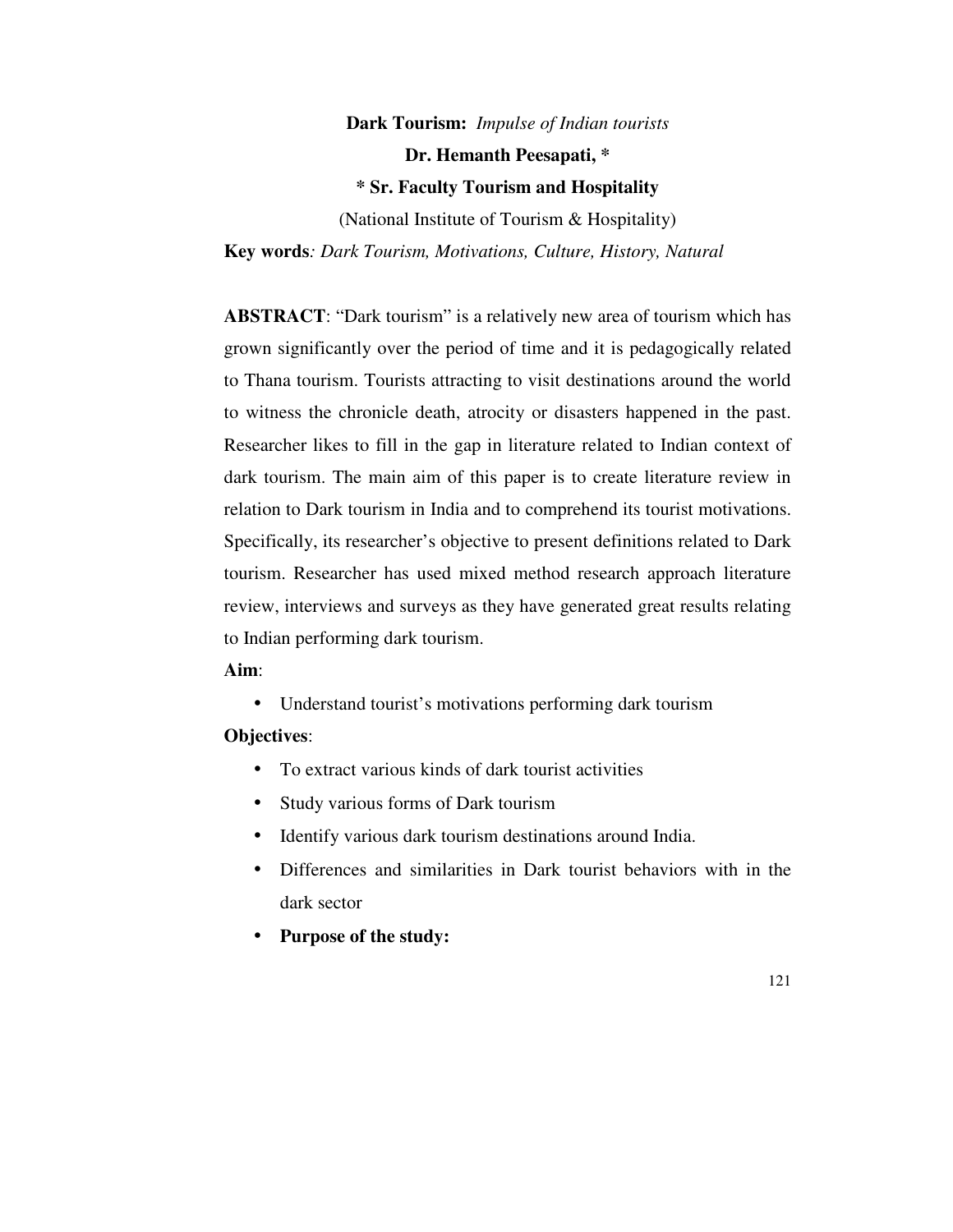- To comprehend tourist's motivations to performing dark tourism.
- To acquire knowledge on different forms of dark tourist activities.

### **Background of the Research:**

According to Tom Bedford, (2018), the term 'dark tourism' was drafted and this type of tourism came into existence in the year 1996, butone can find the traces of dark tourism in various cultures. Friese. W (2010) and Ogden, D. (2001), stated that, according to the great Greek mythology natives used to travel for ceremonial reasons at Tumuli at Marathon<sup>1</sup> and the Nekuomanteion or Necromanteion of Acheron<sup>2</sup>. According to Peter Hohenhaus, (2020), Roman Citizens used to travel to Coliseum in Rome to witness gladiatorial fight, where men and animals fight brutally and kill each other.

"Dark tourism" is a relatively new area of tourism that has grown in interest over the past decade and it is academically related to Thana tourism (Biran& Hyde, 2013; Lennon & Foley, 1999). Tourists attracting to witness the chronicle Death and disasters happened in the past all around the world (Yuill, Stephanie Marie, 2003).According to the Caroline Bennett, (2018), Tourist's visits sites associated with death, disaster and atrocity as the part of Dark tourism. The number tourists visiting dark tourist sites are increasing every year

# **Literature review:**

-

Dark tourism is a unique type of tourism, in this tourist travel to places associated with tragedy caused by nature or human. This is a special

 $<sup>1</sup>$  It is a burial mound (Greek tomb)</sup>

 $2$ It was located on the banks of the Acheron River in Epirus, near the ancient city of Ephyra. This site was believed by devotees to be the door to Hades, the realm of the dead.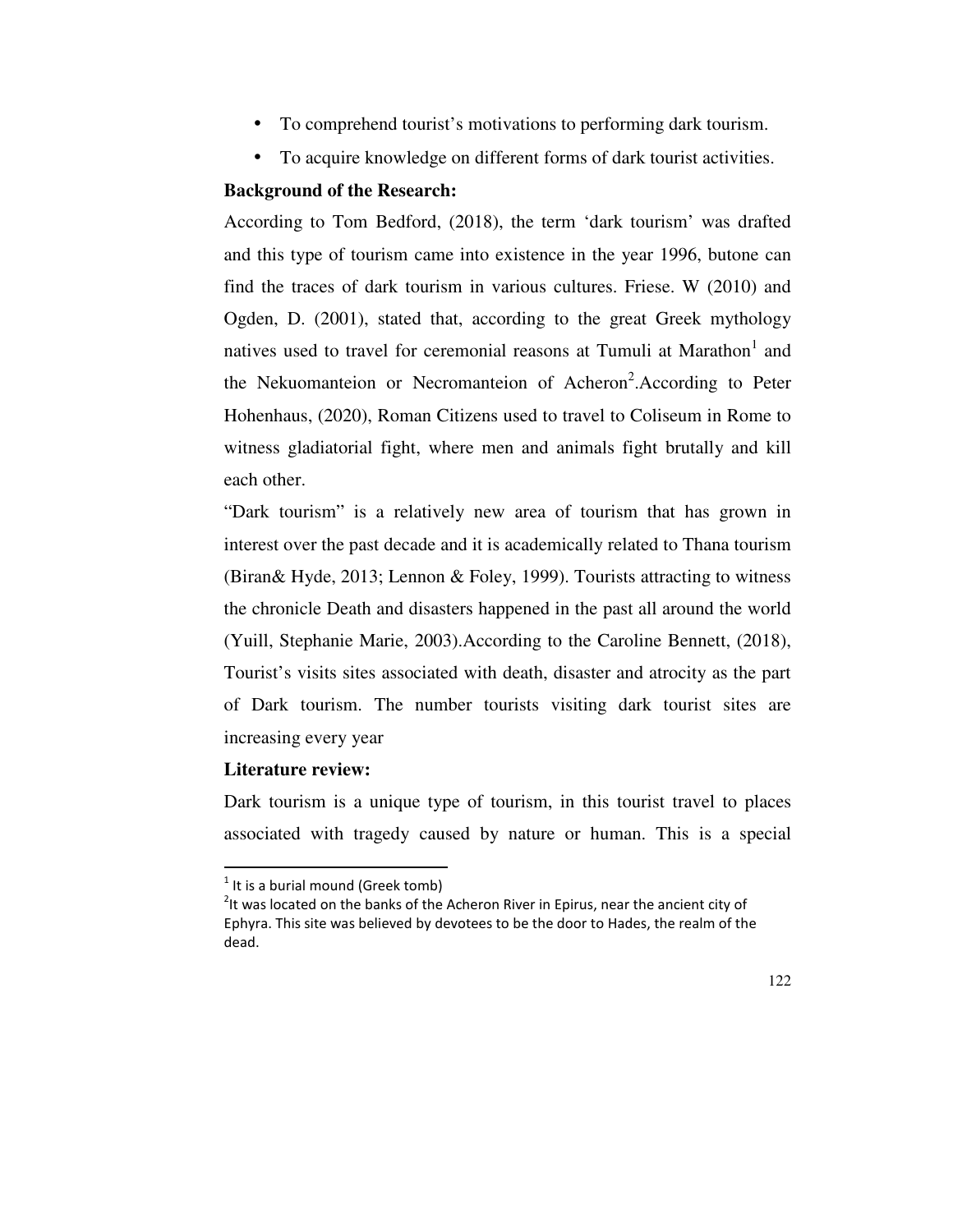tourism category in which, tourists are self motivated to gain information, paying condolence and understanding from ruined past (Jamal and Robinson 2009).

Tourist's motivations can be educational, ethical, philosophical, political, agony, astonishment (Gillian O'Brien, 2017, Robert Reid, 2016). According to Peter Hohenhaus, (2019), Most Tourists find the history or destination fascinating as they learn about the past through the key strategic role played by the destination during the particular event.

Like any other tourism dark tourism is a business comprises of commercial factor in developing any tourist sites and these destinations are commodification of products (destinations or history) through simplification of stories presented by others (Caroline Bennett, 2018). Robert Reid, (2016), Dark tourist destinations main objective needs to be enlightening tourist related to the destination. On the other hand, prime responsibility of the stakeholders to focus on destination's infrastructure, accessibility and interesting facilities (Gillian O'Brien, 2017).

According to John Swarbrooke and Susan Horner, (2007) Tourists prefer to experience a particular type of tourism are based on their typology in terms of destinations, activities and travel type. Dark tourism is very special type of tourism in which tourists are visiting destinations around the world to witness the chronicle death, atrocity or disasters happened in the past and witness the present events.

Tourism activities completely depend on the individual "tourist motivation" and it can be considered to be the most important aspect decision making (Oh et al., 1995). Pearce P.et al., (1998) Travel choices can define by tourist motivation and can be influenced by biological and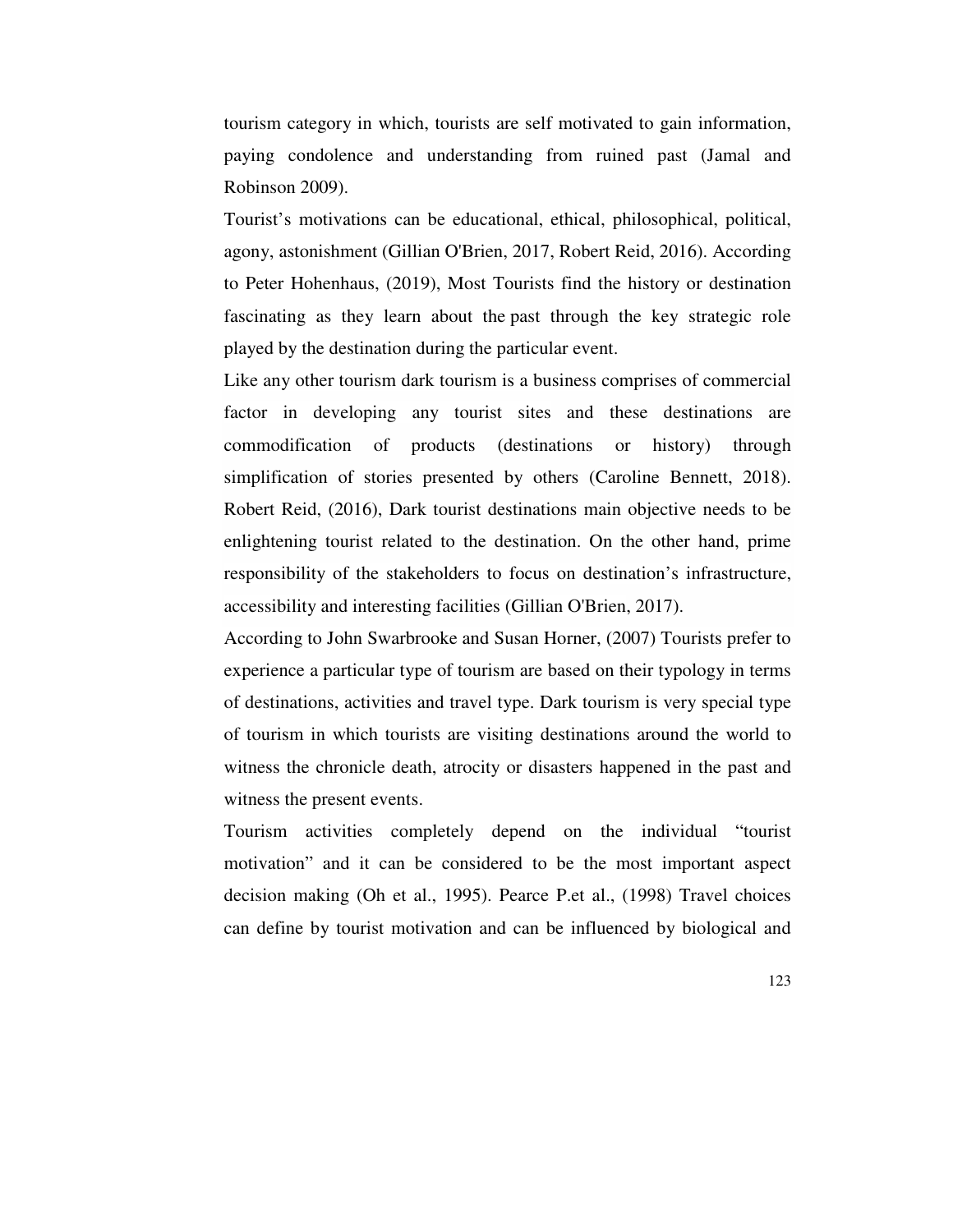cultural factors as well as it provide values and directions to tourists, and influence tourist behavior and their experience". Swarbrooke and Horner (1999) stated six main aspects that can influence individuals travel decision such as: physical, emotional, personal, personal development; status and cultural.

#### **Methodology:**

In order to complete the research on Dark tourism in India both primary and secondary research methods will be use. Researcher feels mixed method research approach is appropriate method of collecting data as it comprises of both quantitative and qualitative data within the same study (Shorten A, Smith J, 2017). Methods in exploratory research like documentary research, interviews and questionnaire are planning to adopt. However researcher feels that for this study interviews and surveys are suitable. In this research 173 participated out of which 52 (30%) are female and 121 (70%) are male participants. On the other hand researcher hand researcher has conducted one to one interview with 75 people of which 33 (44%) are Female and 42 (56%) are Male. We find that participants between age group 21 to 25 are more in number followed by 31 to 40 years old.



124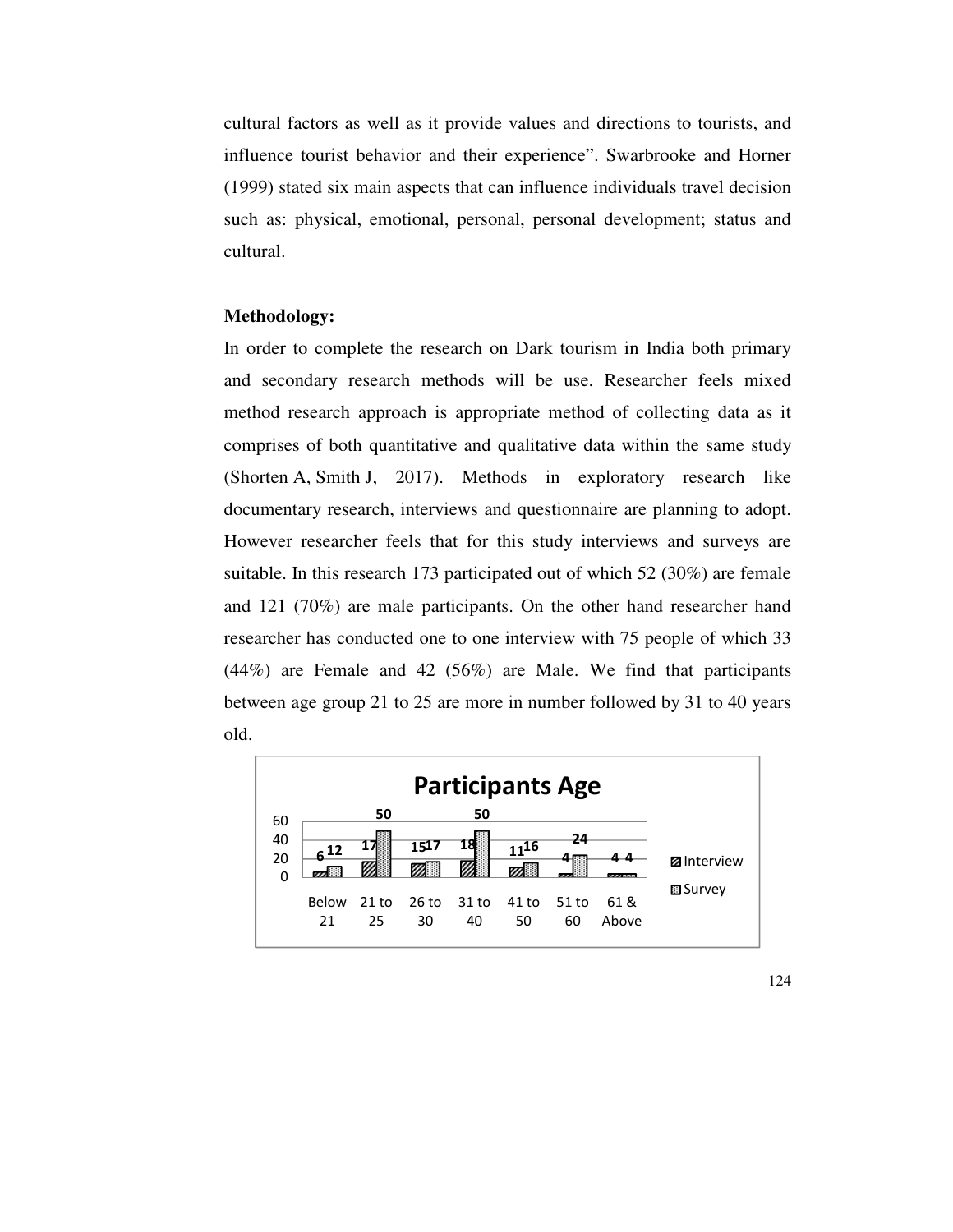#### **Table 1.1:** Age of participants in the research.

Tourist aged between 21 to 25 is willing to take part in tourism to evidence it inlive activities such as taking photographs during cyclone or floods or Tourist aged between 21 to 25 is willing to take part in tourism to evidence<br>it inlive activities such as taking photographs during cyclone or floods or<br>taking part in Jallikattuis very famous with in this age group. Accor this age group it is a very popular as it can create admiration and recreation with in their groups.

From this research researcher has understood that dark tourism is categorized under 3 different categories(refer the following table 1.2) such as:



**Table 1.2**: Types of Dark Tourism in India

1. **Cultural or Religious**: According to the present study it is noticed that this type of tourism is common as (98%) have stated that they have knowledge of this kind of activities but only (76%) present physically either to perform activities or to view the dark activities. These tourists are performing various dangerous activities associated to religion or local culture and traditions. this type of tourism is common as (98%) have stated that they have<br>knowledge of this kind of activities but only (76%) present physically<br>either to perform activities or to view the dark activities. These tourists<br>are perf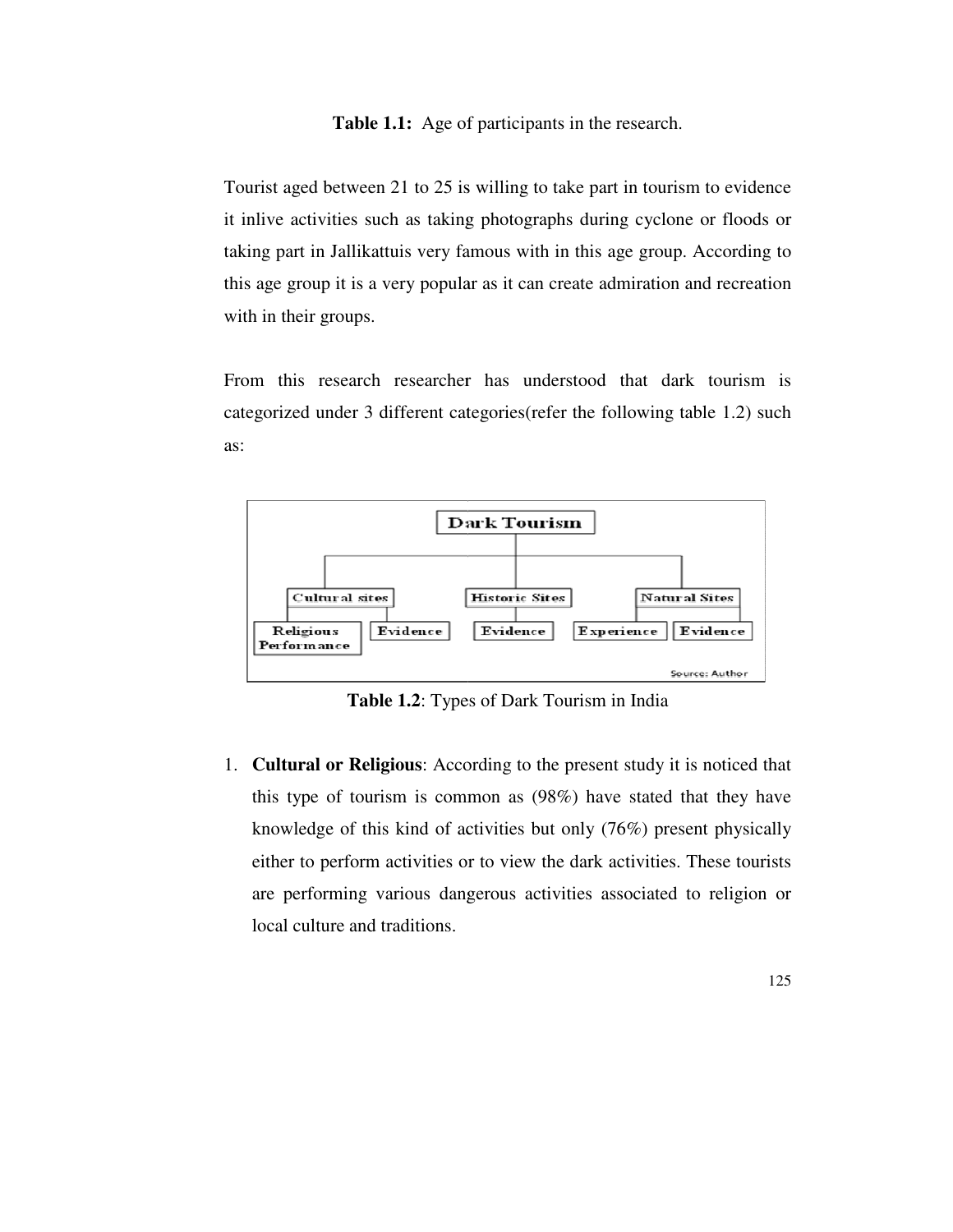Example: The most famous India cultural festival in recent times is Jallikattu festival of Tamil Nadu state, India, Agni Keli, Mourning of Muharram and etc. According to the research about 80% tourists are visiting to evidence the festival and around 20% tourists are participating in the traditional festival.

From the research it is clear that 98% those who performed in the dark religious or cultural activities are willing toper form the same activity again in the coming future. They stated that "it is thrilling, becoming brave after performing this activity and being blessed by their deity due to their religious performance".

- 2. **Historic Sites**: These sites are most famous as they are most viewed by both local and international tourists. From the research it is understood that 92% of tourists have vested at least one of the dark tourist sites associated with history of India such as Jallianwala Bagh, Kargil War Memorial and many more. These sites are visited as tourists acquired knowledge from history books, movies, news articles and people visited these sites have motivated to visit these historic sites associated with assassination, dearth or torture during Independence movement or during war.
- 3. **Natural Sites**: These sites are associated with natural calamities such as earthquake, Tsunami, Cyclone, and other natural disasters. This type of tourism is popular among 32% (19) of the total participants and these tourists are self-motivated to participate in Dark tourism. This type of tourism is performed in two different forms such as: 86% (16) to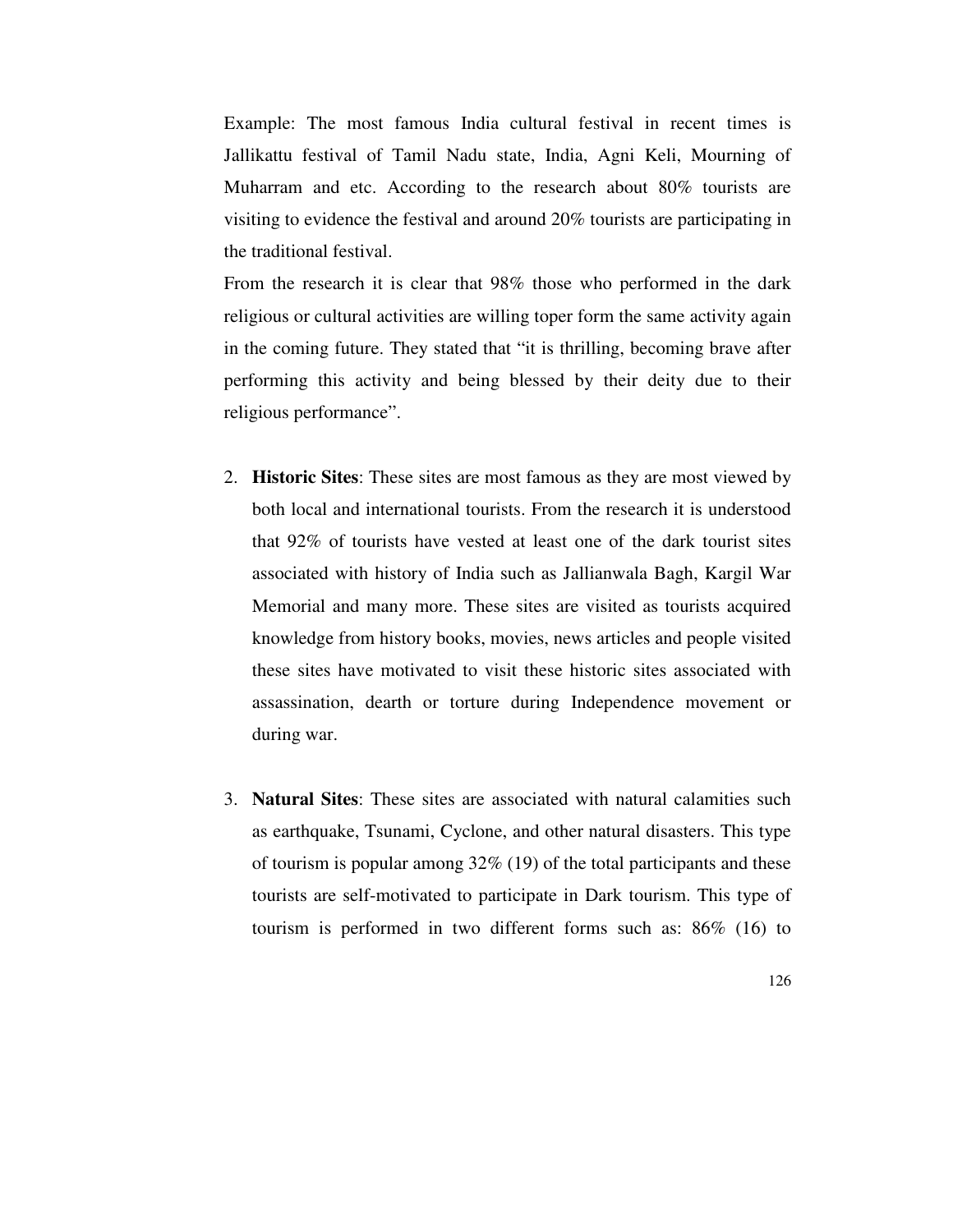evidence the disaster after disaster occur second set of Tourist took part to experience 14% (3) such as standing next to rivers during floods, taking photographs, walking and watching live: cyclone near the sea shores and Snow storm in Himalayas. These 14% are willing to take part in more activities as they feel "that it is more adventurous, thrilling, learning new ways in survival and becoming brave after participating in this activity.

Indian tourists are performing dark tourism for different reasons such as: religion or culture 170 (98%), understand history of the destination or the country or for the educational purpose 159 (92%), amazement caused by the experiencing the tourism activities38 (22%), for recreation purpose 64 (37%).



**Table 1.3**: Reasons for travel

#### **Conclusion:**

From this research, researcher understood that the most of the Indian tourists are not aware of the term 'Dark Tourism' but they are carrying out this tourism under the roof of different tourism activities such as religious, cultural or adventurous tourism. There is a great demand for dark tourism such as visiting sites, taking part in the dark tourism activities or to witness dark-touristic activities. It is even observed that there are 3 different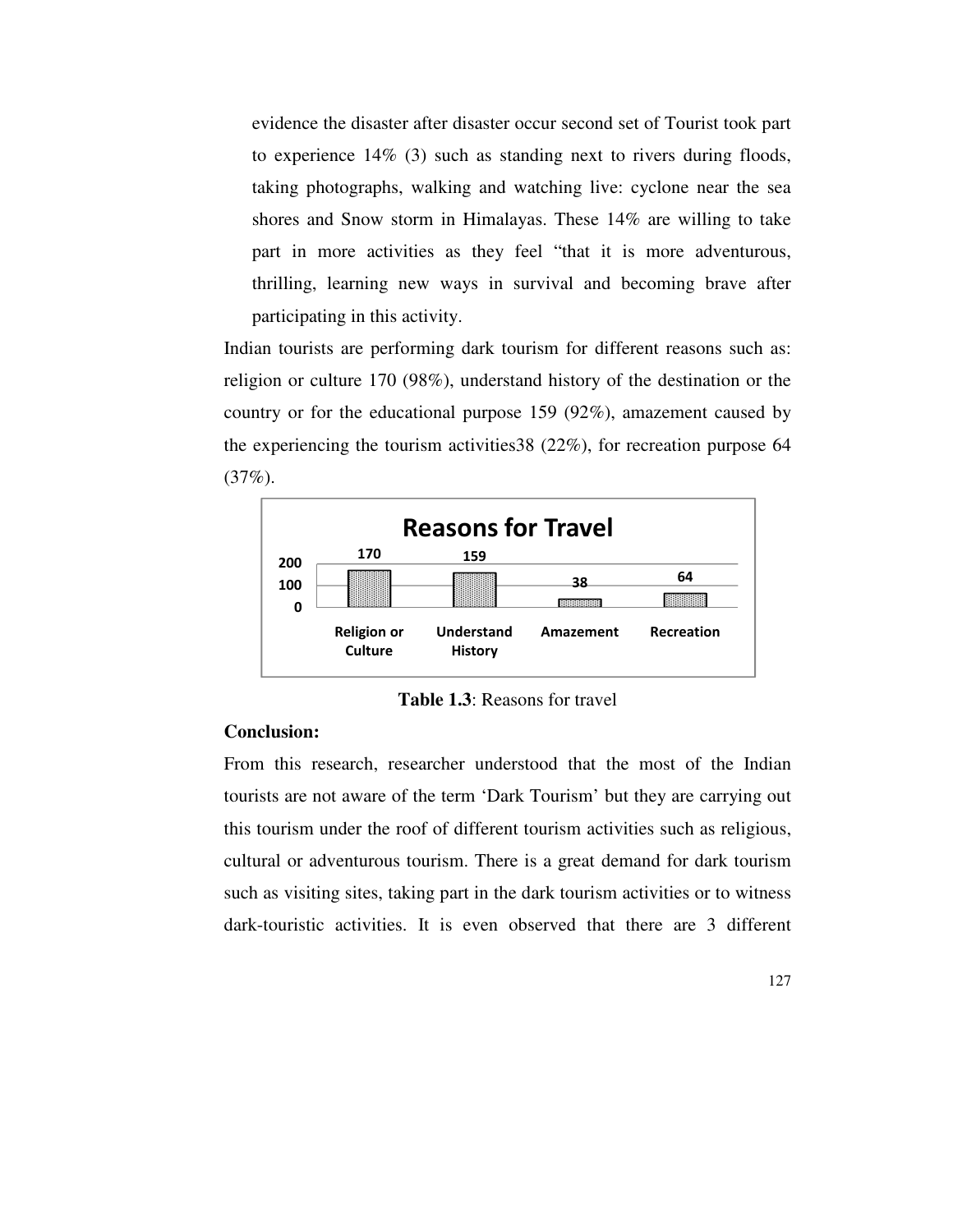categories of Dark Tourists such as Religious or Cultural destinations, Historic destinations and Natural sites.

Researcher has observed that there is a connection between dark tourism and religious customs in India. People are following some of the dark touristic practices since generations. On the other hand, visits are made to various patriotic sites to gain knowledge about the destination or historic event. Dark tourism is generating livelihood and income to locals and government. Tourists are able to gain information and experience a different variety of tourism.

#### **Recommendations:**

- Tourism department needs to enlighten tourist about dark tourism.
- Places of dark tourism needs to provide more facilities and infrastructure.
- Local people needs to gain benefit out of dark tourism
- Tourist needs to provide information by local tourism authorities on safety measures while performing dark tourist activities as these activities may harm.
- Most of the destinations are lacking the basic infrastructure in and around the Dark tourist destinations
- Government needs to provide basic facilities for all tourists as well as needs to maintain standards to improve sustainable quality life balance of local people.
- Researcher recommends that further more research and literature review needs to be developed on the topic "Dark Tourism."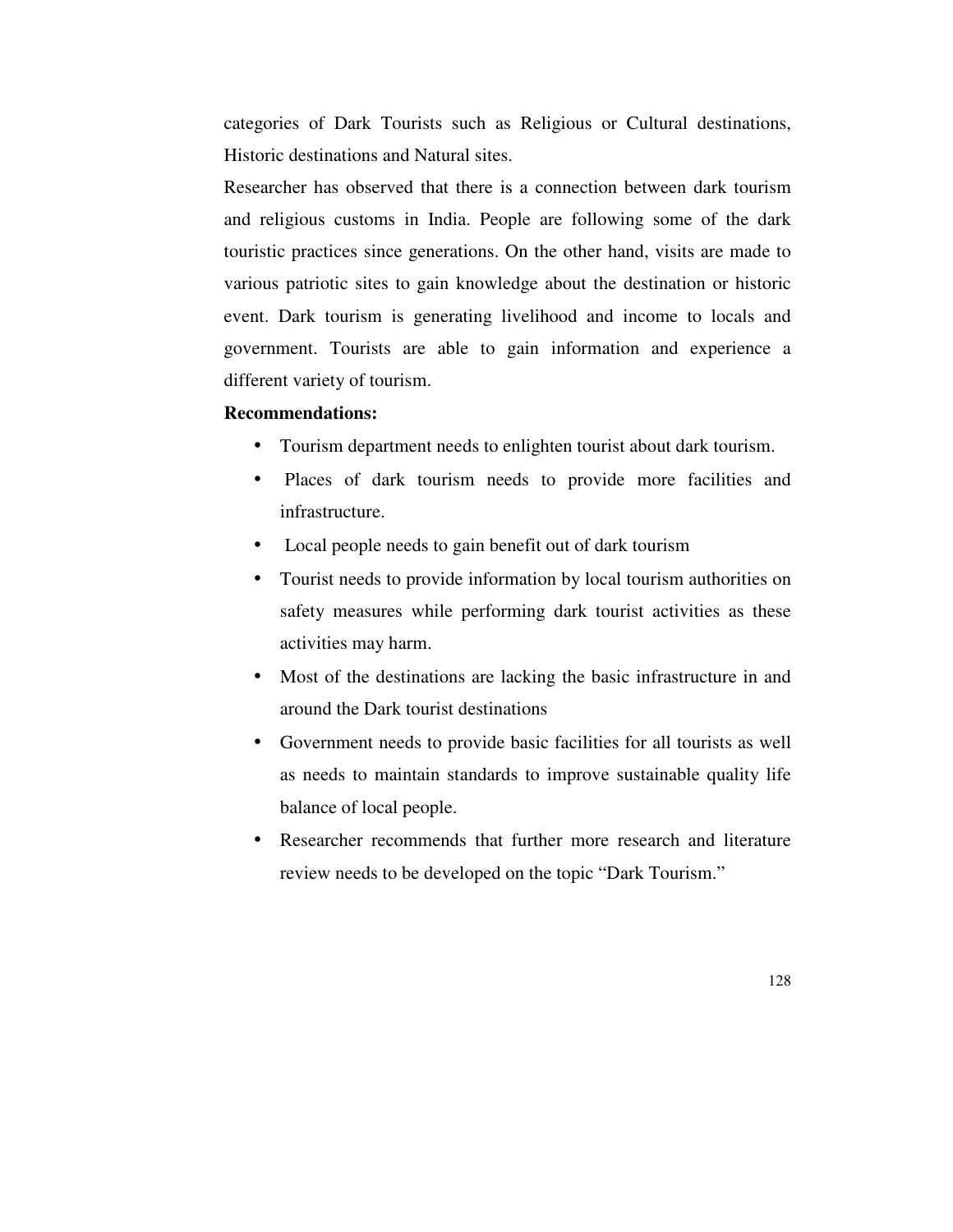#### **References:**

- 1. Abbas Tashakkori, Charles Teddlie (1998).*Mixed methodology*:combining qualitative and quantitative approaches . SAGE Publications, Thousand Oaks, Calif; London.
- 2. Abbas Tashakkori, Charles Teddlie. (2003). *Handbook of mixed methods in social and behavioral research***.**SAGE Publications, Thousand Oaks, Calif; London.
- 3. Finn, M; Elliott-white, M and Walton, M (2000).*Tourismand Leisure Research Methods*: Data collection, analysis and interpretation, Pearson Education limited, England.
- 4. Friese, W. 2010."Facing the dead: landscape and ritual of ancient Greek death oracles." Time
- 5. and Mind: The Journal of Archaeology, Consciousness and Culture 3: 29–40
- 6. John Swarbrooke and Susan Horner, 2007, Consumer Behaviour in Tourism, Elsevier Ltd.
- 7. Tazim Jamal & Mike Robinson, 2009, Tourism as Post colonialism Hazel Tucker & John Akama, *The SAGE Handbook of Tourism Studies*.
- 8. Anil Sharma, JallianwalaBagh in tourist footfall [On line].Last accessed on 23.04.2020 at:https://www.hindustantimes.com/punjab/ina-first-attari-border-pips-jallianwala-bagh-in-tourist-footfall/story-2YGGgPCkJpJM9CciNNMbRK.html
- 9. Caroline Bennett*, 2018,* Dark tourism: why atrocity tourism is neither new nor weird, [On line]. Last accessed on 23.04.2020 at: https://theconversation.com/amp/dark-tourism-why-atrocity-tourism-isneither-new-nor-weird-106229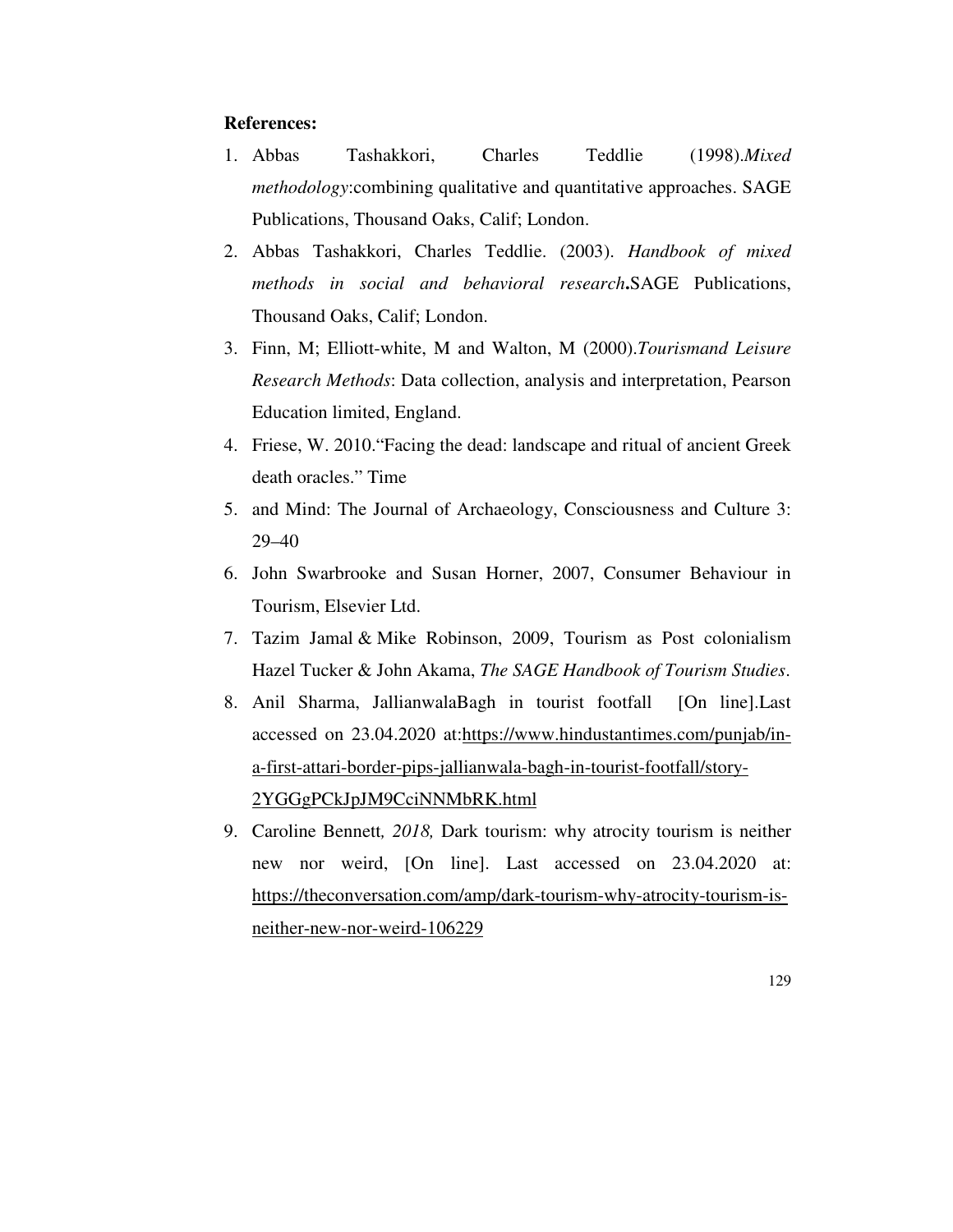- 10. Dark tourism, [On line]. Last accessed on 23.04.2020 at: http://www.grief-tourism.com/difficult-definition-what-isthanatourism/
- 11. Dark Tourism destinations in India, [On line]. Last accessed on 23.04.2020 at: https://www.thetajtours.com/10-best-destinations-fordark-tourism-in-india/
- 12. Dark Tourism destinations in India, [On line]. Last accessed on 23.04.2020 at: https://www.tripoto.com/trip/must-visit-dark-tourismsites-in-india-where-you-need-more-wits-than-money-5bec0678dd62f
- 13. Exploring Trends in Tourism Motivation, A Case of Tourists Visiting the United Arab Emirates. [On line]. Last accessed on 23.04.2020 at: https://www.researchgate.net/publication/323265027\_
- 14. Gillian O'Brien, 2017,**Spike Island: the Irish 'Alcatraz' and the growth of dark tourism,** The Conversation Media Group Ltd. Last accessed on 23.04.2020 at: https://theconversation.com/spike-islandthe-irish-alcatraz-and-the-growth-of-dark-tourism-85289
- 15. **Kate Duthie**, 2018, Is Dark Tourism Ever OK? World Nomads:[On line]. Last accessed on 23.04.2020 at: .**https://www.worldnomads.com/responsible-travel/make-adifference/participation/is-dark-tourism-ever-ok**
- 16. Ogden, D. 2001. Greek and Roman Necromancy. Princeton, Princeton University Press. [On line]. Last accessed on 23.04.2020 at: http://www.dark-tourism.com/index.php
- 17. Peter Hohenhaus, 2020, Dark tourism, [On line]. Last accessed on 23.04.2020 at: